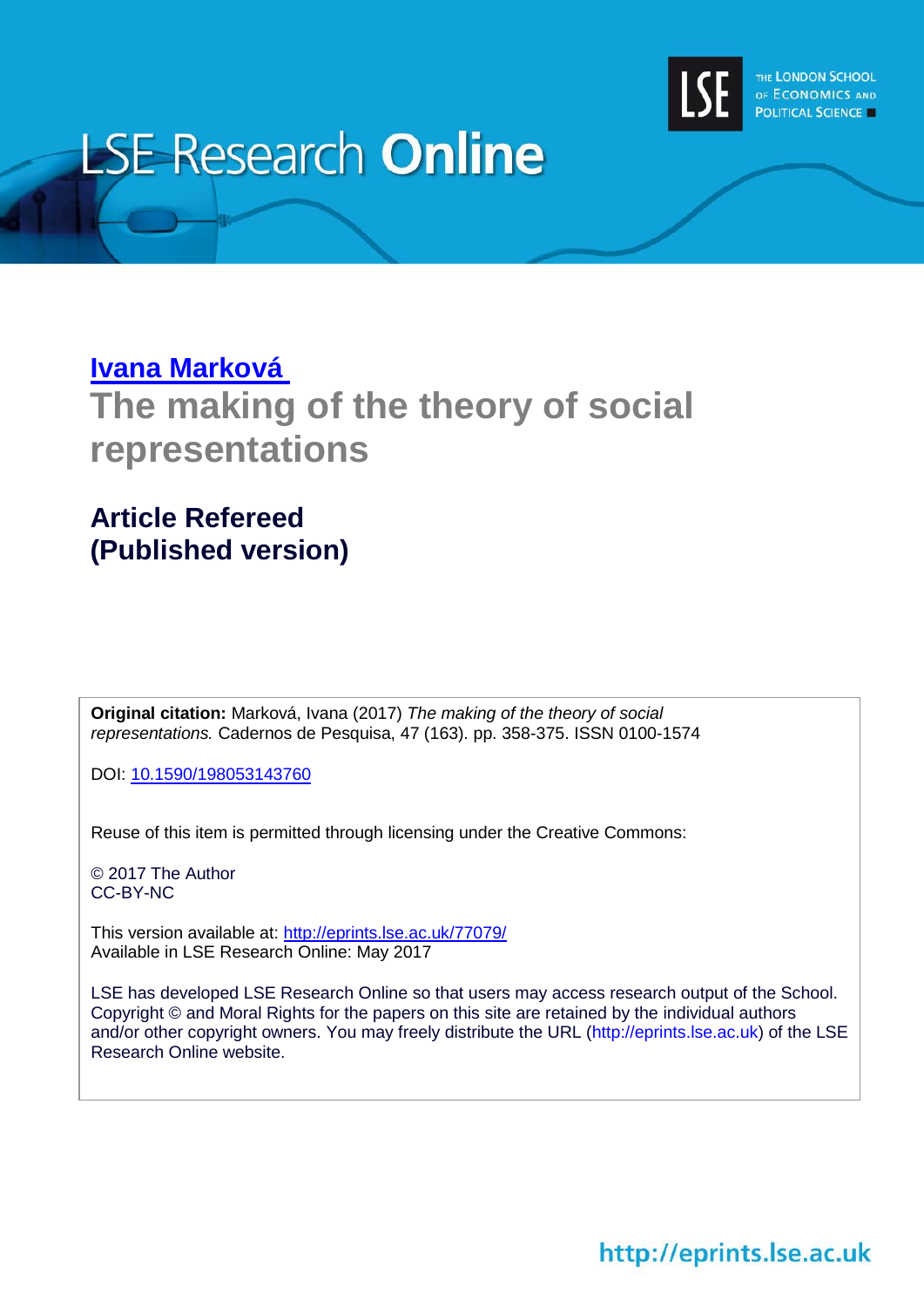**ARTICLES** 

## THE MAKING OF THE THEORY OF SOCIAL REPRESENTATIONS IVANA MARKOVÁ

**ABSTRACT**

This paper presents the theory of social representations as a model of social *scientific theory. In doing so, it attempts to reconstruct the foundations of the theory of social representations by focusing on intellectual resources that were available to Serge Moscovici during the time he was developing the theory. These*  resources shaped his epistemology, and firmly distinguished the theory of social *representations from other social psychological approaches. The focus on these intellectual resources draws attention to two issues. First, in contrast to what Moscovici often called 'one or two sentence theories' in social psychology based on the manipulation of variables, the theory of social representations is built on a rich set of presuppositions. Second, an explicit recognition of presuppositions of social representations in their application in professional practices like education, politics and health, among others, enables a unique contribution to social sciences and humanities.*

THEORY OF SOCIAL REPRESENTATIONS • SOCIAL PSYCHOLOGICAL APPROACH • EPISTEMOLOGY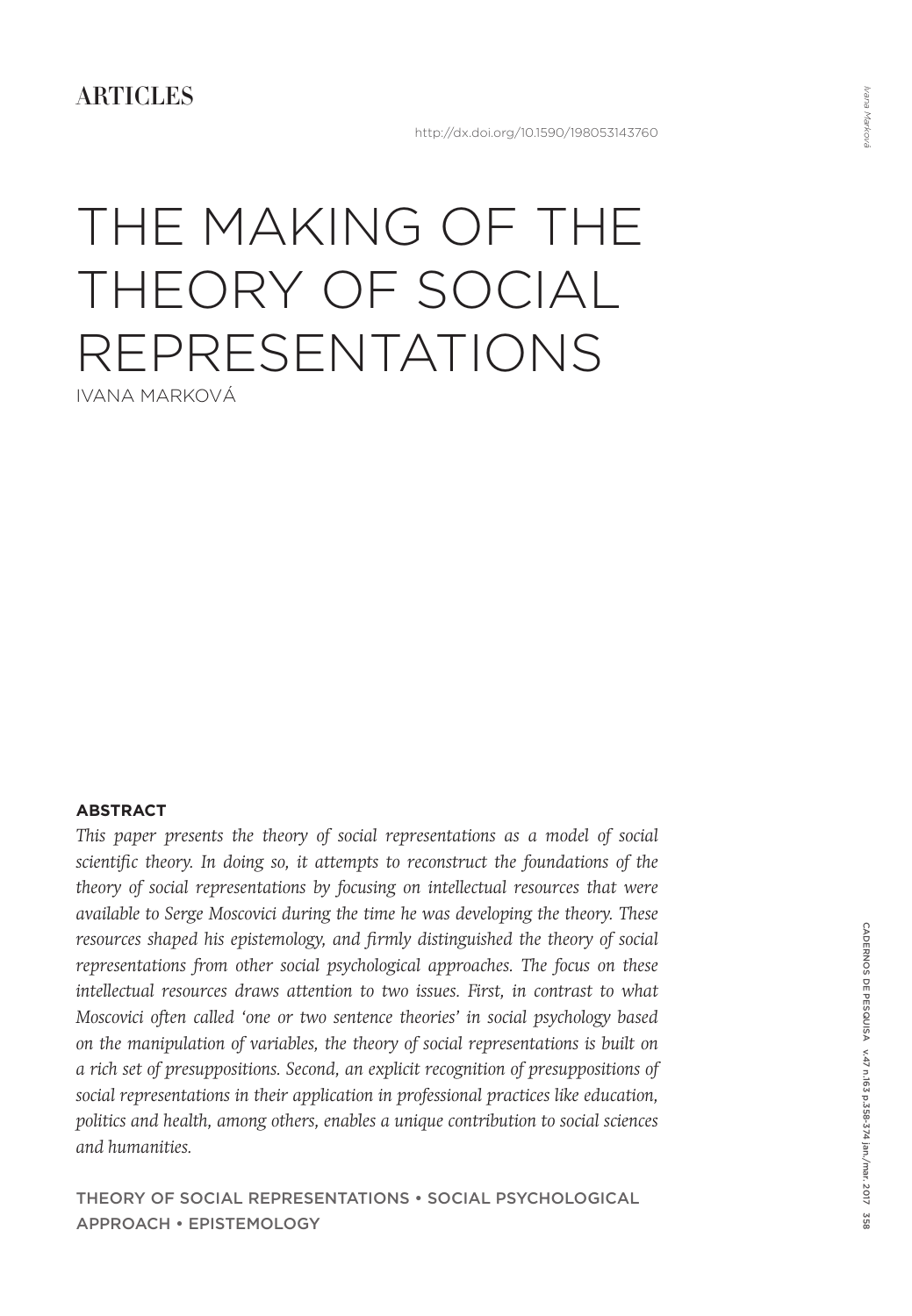N THIS TRIBUTE TO SERGE MOSCOVICI I SHALL PRESENT THE THEORY OF SOCIAL representations as a model of social scientific theory that shows the originality and creativity of his thought. In doing so, I shall attempt N THIS TRIBUTE TO SERGE MOSCOVICI I SHALL PRESENT THE THEORY OF SOCIAL **s r s c** representations as a model of social scientific theory that shows the to reconstruct the foundations of the theory of social representations by focusing on intellectual resources that were available to Moscovici during the time he was developing the theory. These resources shaped his epistemology, and firmly distinguished the theory of social representations from other social psychological approaches. The focus on these intellectual resources will draw attention to two issues. First, in contrast to what Moscovici often called "one or two sentence theories" in social psychology based on the manipulation of variables, the theory of social representations is built on a rich set of presuppositions. Unless one understands the nature of intellectual resources that underlie these presuppositions, one cannot answer questions about similarities and differences between our theory and those of other theories, e.g. "social cognition" or "discourse analysis", and so on. Due to the fact that the theory of social representations deals with interdisciplinary issues of high complexity, its "translation" into other approaches is unfortunately often trivialized. Second, an explicit recognition of presuppositions of social representations in their application in professional practices like education, politics and health, among others, enables a unique contribution to social sciences and humanities (MARKOVÁ, 2016).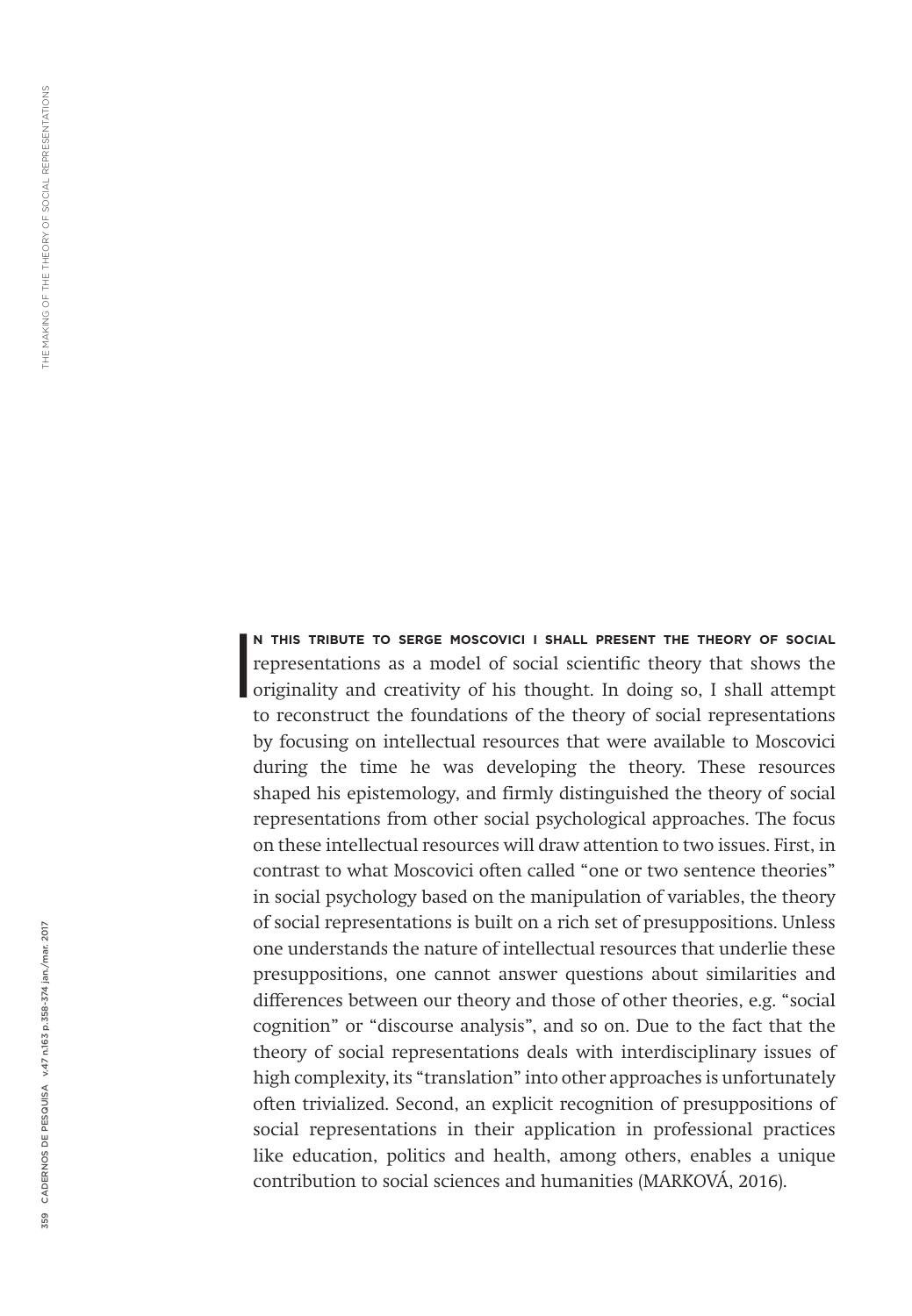#### THE STRATEGIC POSITION OF SOCIAL PSYCHOLOGY

Serge Moscovici arrived to Paris in January 1948 from Romania, where he had experienced racism, discrimination and the rise of communist totalitarianism. He thought that social psychology was a discipline that had the potential of finding solutions to these issues, as well to the post-War political, economic and industrial problems. He (MOSCOVICI, 1961) expressed these views in the Preface to the 1st edition of his book *La psychanalyse: son image et son public* in 1961 where he argued that social psychology occupies a unique and strategic position between social sciences, and specifically, between sociology and social anthropology. He referred in this context to visions expressed by two very different social scientists: the French sociologist Emil Durkheim and the Russian Marxist and a political philosopher Georgi Plekhanov. Despite their tremendous political and philosophical differences, these two scholars had a common concern: the study of social knowledge. While Durkheim examined social knowledge in the realm of sociology, Plekhanov drew attention to possible contributions of social psychology in the field of political knowledge. From their different positions they both thought that the strategic position of social psychology was given by its potential to act in response to contemporary political, historical and social phenomena. Thus from the very beginning, Moscovici articulated social psychology as a discipline in movement, which has its specificity. It is doubly orientated with respect to several kinds of dyadic micro-social and macro-social relations in tension (FAUCHEUX; MOSCOVICI, 1962), for example, individuals and groups, personality and culture, psychology and sociology, and so on. As a hybrid discipline in a continuous movement, social psychology has to cope with tensions produced by these dyadic relations. Indeed, it is the study of these tensions that constitutes the challenge to and specificity of social psychology. Moscovici pursued their study throughout his career in building social psychology as an international social science through the Unesco, in developing the theory of social representations, of minority innovations and in his participation in the ecological movement (MOSCOVICI; MARKOVÁ, 2006).

#### INTELLECTUAL RESOURCES OF THE THEORY OF SOCIAL REPRESENTATIONS AND COMMUNICATION COMMON SENSE AND SCIENCE

The study of psychoanalysis, which Moscovici chose to study social representations, brought to light the tension between scientific and professional thought on the one hand, and the daily thinking of ordinary people on the other. Psychoanalysis was particularly suitable to explore this tension because it was highly controversial and widely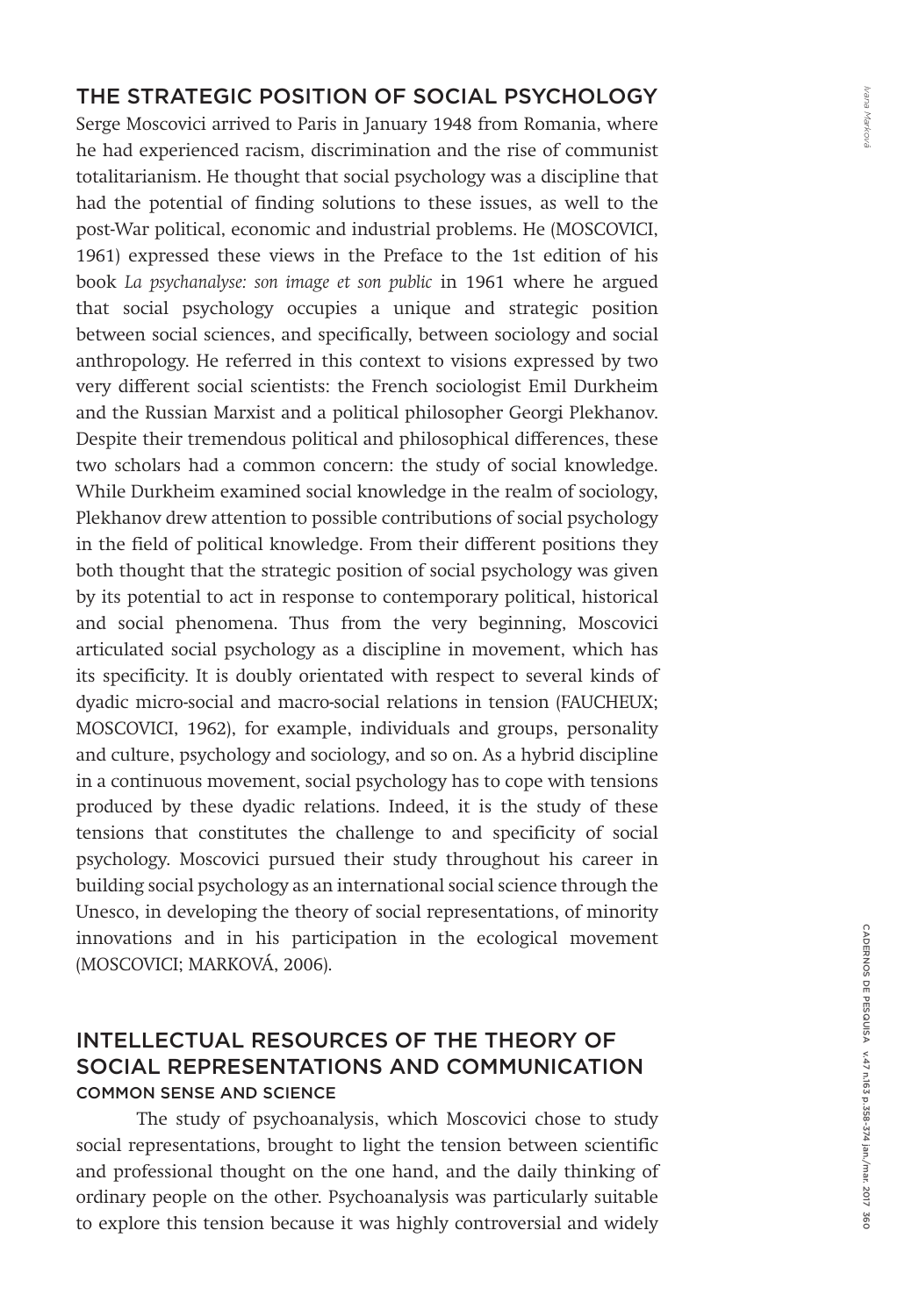talked about. It had considerable affinities with common sense thinking and therefore, lay people had their own views about it. They saw similarities between psychoanalysis and various kinds of their daily experiences, for example, between a religious confession and a psychoanalytic interview.

Many French scholars promoted the idea that science and common sense were not only discontinuous phenomena, but that scientific thinking was "superior" while daily thought was "inferior". As Moscovici (MOSCOVICI; HEWSTONE, 1983) pointed out, "several labels have been used to describe the discontinuity between these two kinds of thinking: logic and myth, 'domestic' and 'savage' thought (LÉVI-STRAUSS, 1962/1966), 'logical and pre-logical mentality' (LÉVY-BRUHL, 1922/1923), 'critical' and 'automatic' thought (MOSCOVICI; HEWSTONE, 1983)". All these opposites referred to the presumed superiority of scientific thought and inferiority of daily thinking (MARKOVÁ, 2016). Instead, Moscovici promoted the perspective of a continuous development of thought from common sense to science. Equally important, scientific thought gets diffused into daily thinking. As is well known, the idea of the transformation of scientific thinking into common sense has been vital in the development of the theory.

#### ELEMENTS VERSUS STRUCTURED WHOLES

In the post-War years, Norbert Wiener (1948) defined a new interdisciplinary field, i.e. cybernetics, or the scientific study of control, information and communication in animals and machines. Cybernetics re-focused interest of sciences on investigations of systems and their structures. It brought to attention the concept of information and communication as essential organizing mechanisms in domains that proceeded beyond the study of the individual into community, like anthropology and sociology. Wiener argued that one could not understand communities without a thorough exploration of the means of communication in social systems. He showed that individuals do not create a group or community in order to achieve homeostasis, but that, in contrast, society is created in and through heterogeneous disturbances, tensions, and various kinds of interactions among members, and their modes of communication.

Cybernetics appealed to Moscovici for several reasons. In contrast to theoretical approaches that focused on behavioural and mental elements, cybernetics orientated thinking towards the holistic idea of Gestalt, towards systems, structures and communication.

#### COMMUNICATION

Wiener's vision of society and interaction contradicted the established linear formula of communication as "who" says "what" to "whom" and with "what effect"*.* Instead, Wiener was concerned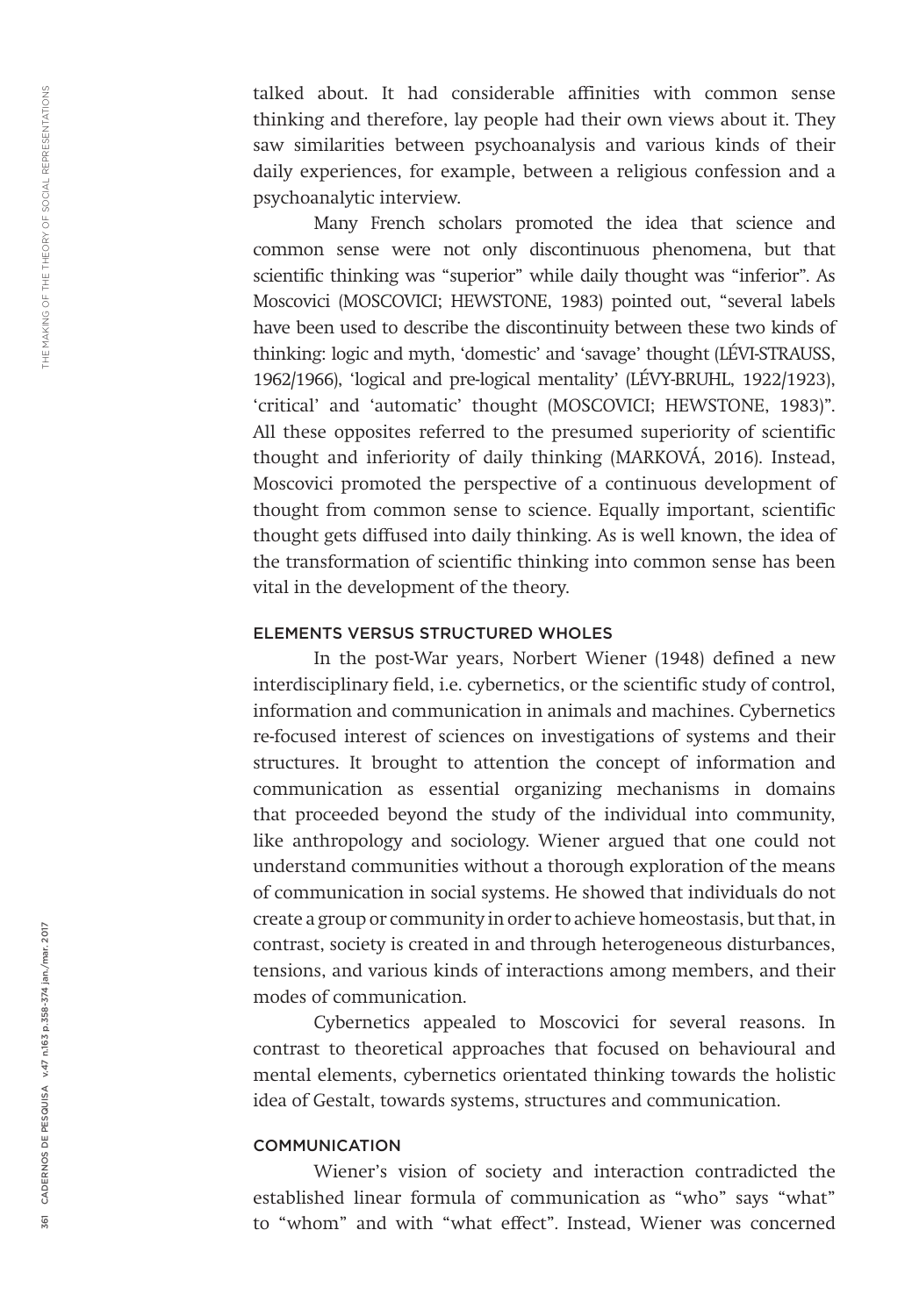with patterns and configurations in systems and communication. The concepts of "structuredness" and "formness" in cybernetics fundamentally contrasted with the concepts of "elements" or "stimuli", and with their aggregates that prevailed in behaviouristic approaches in communication at the time. Communication and language are phenomena based on various kinds of tension between speakers and listeners essential to the concept of social representations. Representations are formed, maintained and changed in and through language and communication and equally, the use of words and attributes attached to meanings transforms social representations.

Heterogeneous interactions between groups and their specific contexts produce a variety of styles of thinking and communicating, some based on consensus, others on dissensus and contradiction. Communication does not necessarily lead to a better understanding, harmony and progress. In contrast to the ascent theory of knowledge towards science and "true knowledge" that has been adopted for example, by Durkheim and Piaget, the theory of social representations does not presuppose progress towards higher forms of knowledge or towards the more adequate representations (MARKOVÁ, 2003). Instead, it presupposes transformation of one kind of knowledge into another one; and transformation of various kinds of knowledge is pertinent to specific socio-historical and cultural conditions. Moscovici (1961; 1976) coined these diverse kinds of thinking and communicating as cognitive polyphasia, the simultaneous and dynamic co-existence of different modalities of thinking and knowledge, like traditional and modern or ritualistic and scientific. Cognitive polyphasia is characterized by tension, conflict and constraints rather than by equilibrium and adaptation.

#### FROM ATTITUDES TO SOCIAL REPRESENTATION

Already in his first article Moscovici (1952) expressed his strong dissatisfaction with the use of scales in order to examine opinions about, and attitudes towards psychoanalysis, as his supervisors advised him. As he explained in his first published papers, the results from scales give yes-no answers; they are concerned only with measurement, but one does not learn about how people think. At that time Moscovici (1953) discovered Guttman's scales. He saw the originality of Guttman's scales because they sampled ideas rather than the respondents' attitudes. Guttman (1954; 1959) attempted to discover the structures of items binding respondents together. Patterns, in which items were closer together, represented meaningful and socially shared Gestalts. They expressed the degree of structuredness of social phenomena. The degree of structuredness was the concept that was already present in Wiener's cybernetics and now Moscovici found it also in Guttman's scales. He understood that Guttman's scale offered an approach enabling the study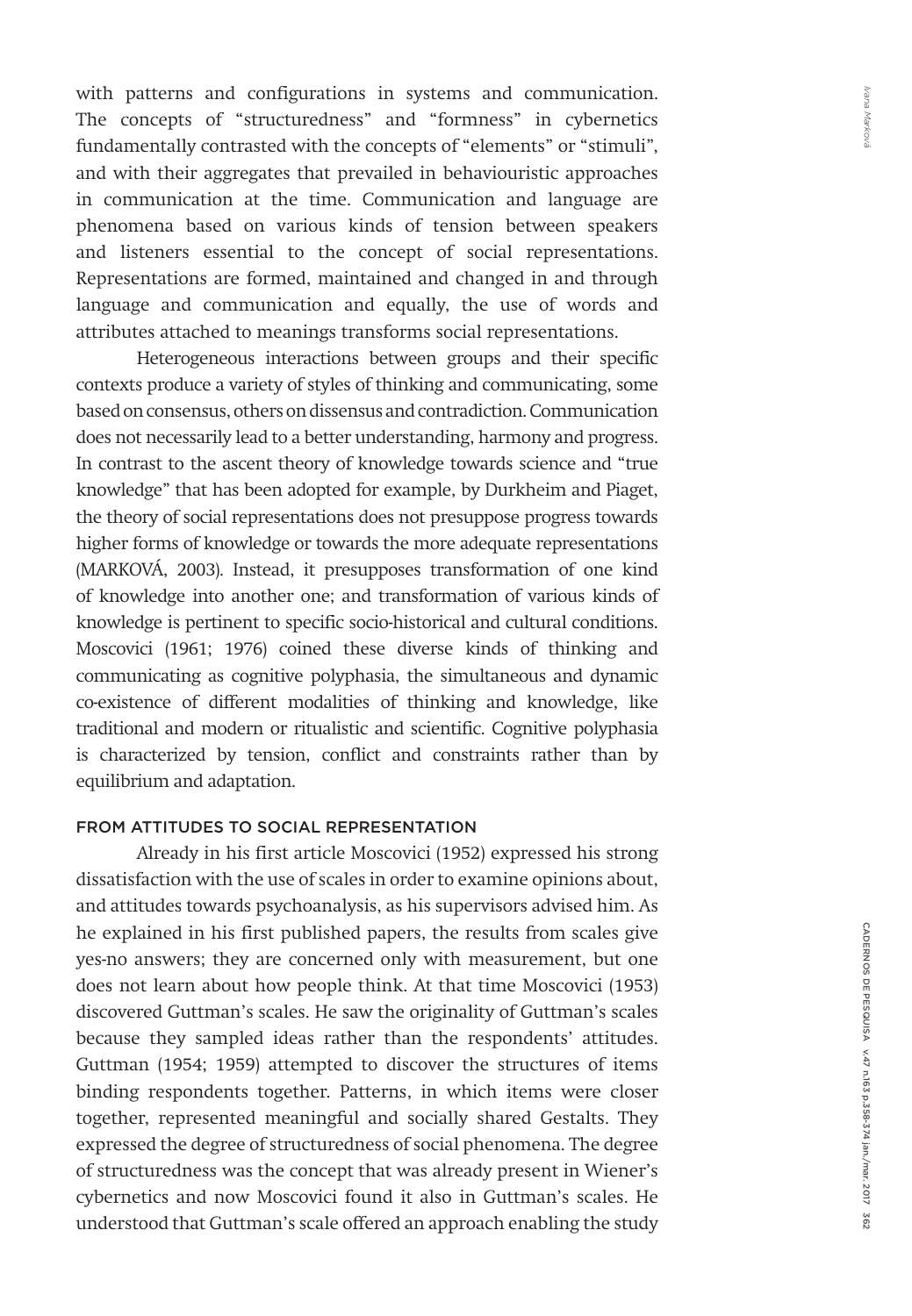networks and interactions among items, evaluation and transformation of knowledge, and moralizing about these issues. Importantly, it was not transformation of neutral information, but of value-loaded knowledge that groups and societies accumulated in and through culture over generations: it was ethical. I found it interesting that Moscovici's first articles on questioning and rejecting attitudes and opinions as unsuitable concepts for his own study also revealed his personal dilemma. He was developing new thoughts against the established knowledge and the existing research practices. These first articles indicated his struggle with his own ideas, and his awareness that he confronted the establishment. He did not intend to validate psychoanalysis as good or bad. Instead, he tried to capture social representations, which are dynamic and heterogeneous social phenomena. This can be achieved only by intensive investigations enabling exchange and development of ideas and their circulation in groups. He carefully introduced in his first papers the concept of the Guttman scale opposing the established views in France at that time. He came to Paris as a political refugee in 1948 and when he published his first articles in 1952 and 1953, he still did not have the French citizenship. Not surprisingly, he found it difficult to present his unauthorized views.

Claude Faucheux and Moscovici had introduced the Guttman's approach to the anthropologist Claude Lévi-Strauss, who saw its value for structuralism. He thought that the design of Guttman's questionnaire was a revolutionary discovery, because one could mathematically show patterns or structures in social phenomena. Lévi-Strauss however never accepted the theory of social representations which was based on common sense rather than on "science". Serge Moscovici remarked that Lévi-Strauss tried to scientify everything. For example he tried to use the laws of thermodynamics to study kinship, family, religion and cultures. Using the thermodynamic notion of entropy, which refers to the measure of disorder in systems, Lévi-Strauss stated that anthropology should be renamed as entropology, that is, as a thermodynamic study of human processes (LÉVI-STRAUSS, 1961, p. 397).

The brief intellectual history shows that the question "what is the difference between attitudes and social representations?" cannot be answered by listing their similar and diverse characteristics. From the very beginning Moscovici was interested in the study of dynamic nature of social phenomena and this kind of inquiry is underlain by an epistemology that is incompatible with the study of attitudes in social psychology.

#### THE PROLETARIAN AND BOURGEOIS SCIENCE

When Moscovici was developing social representations of psychoanalysis, two terms, the "bourgeois" and the "proletarian"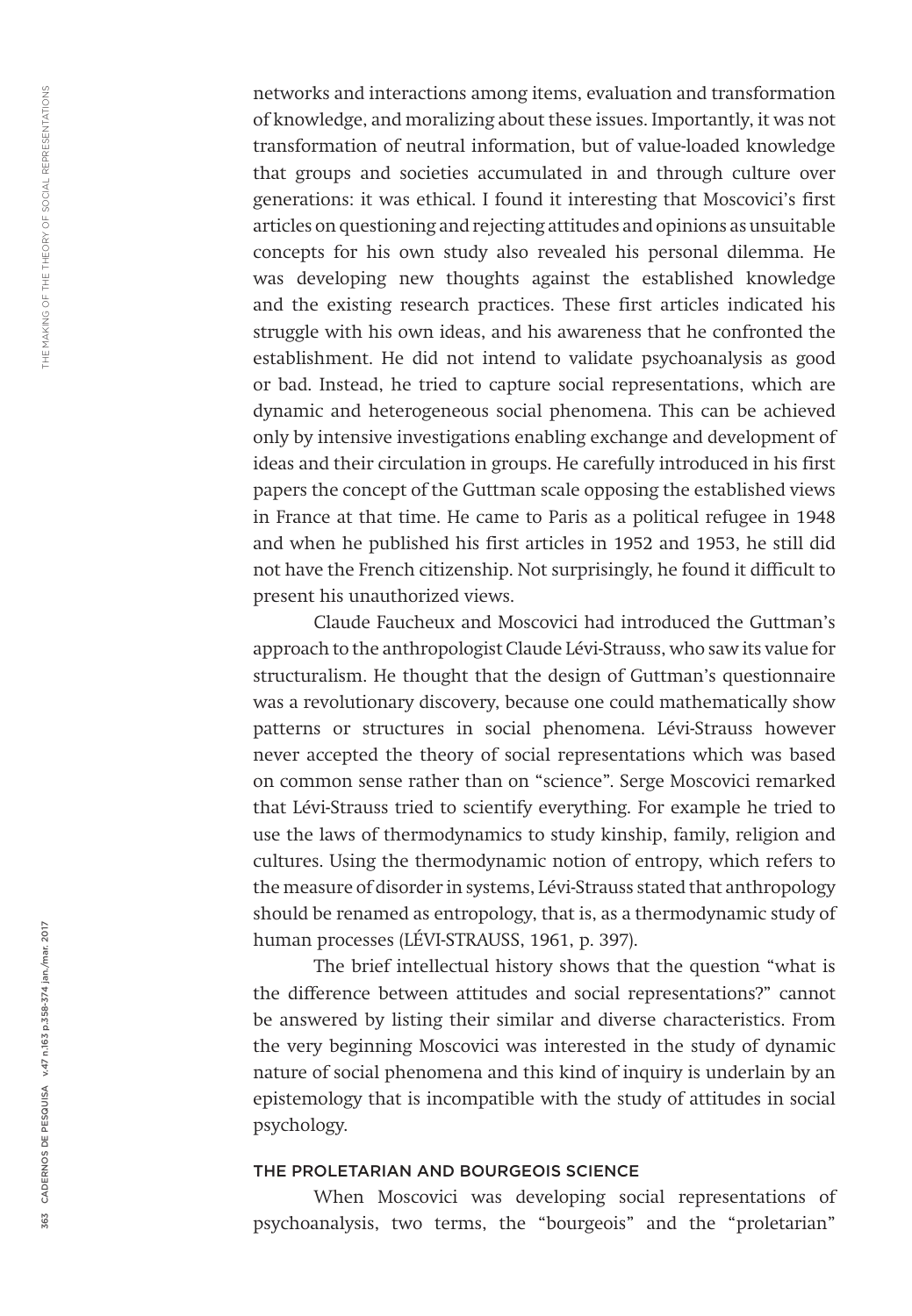Ivana Markova *Ivana Marková*

sciences were applied by the French Communist Party to various sciences like physics, mathematics or chemistry and also to psychoanalysis (LECOURT, 1977). This was a follow up of the Soviet Marxists. Psychoanalysis was a conceived as a "bourgeois" science. It would be difficult to explain, today, what the distinction between "proletarian" and "bourgeois" science meant; it was considered by its proponents to be part of a "class struggle". It was a Party matter and it was believed that only enlightened proletariat could objectively evaluate science. But while the "proletarian science" aimed at re-organizing working relations, rationalization, centralization and planning the direction of labour, it was believed that the proletariat needed guidance. According to the Marxist-Leninist view, ordinary people are spontaneous and they cannot think rationally and scientifically.

Moscovici's aim was to rehabilitate common sense and other forms of practical daily thinking. He strongly argued against the view that "people do not think" (MOSCOVICI; MARKOVÁ, 2000). As Moscovici notes in *Psychoanalysis,* this was such a controversial issue that some scientists left the Communist Party, while others wrote personal critiques and confessions rejecting their previous adherence to psychoanalysis. The question of the "proletarian science" was never resolved, yet the opposition to the idea that people cannot think was a strong intellectual resource in Moscovici's development of his theory.

#### THE HISTORY OF SCIENCE, TECHNOLOGY AND COMMON SENSE

Among important intellectual resources of the theory of social representations were Moscovici's studies of the history and philosophy of science of the 16th and 17th centuries. These were informed, above all, by the work of the philosopher of science Alexandre Koyré, the Russian émigré who lived in Paris. Koyré (1948) argued that just like in ancient Greece so in the  $17<sup>th</sup>$  century, technological and scientific thinking were independent modes of thought. Technological thinking was common sense thinking*.* While in ancient Greece these two kinds of thought remained independent, in the  $17<sup>th</sup>$  century, science and technology absorbed each other's elements. Science adopted common sense elements, developed them and adapted them to new knowledge and practical needs. Thus common sense and scientific knowing started enriching one another and this idea of stimulating for Moscovici.

Subsequently, Koyré's ideas prompted Moscovici (1966) to suggest that innovation and scientific revolutions do not arise from deficits and anomalies as Thomas Kuhn (1962) proposed, but from a "surplus". Kuhn characterised a change of paradigms in terms of severe and prolonged anomalies which he viewed as necessary preconditions for crises, and subsequently, for the emergence of new theories. In his critique of Kuhn, Moscovici argued that the idea of anomalies or deficits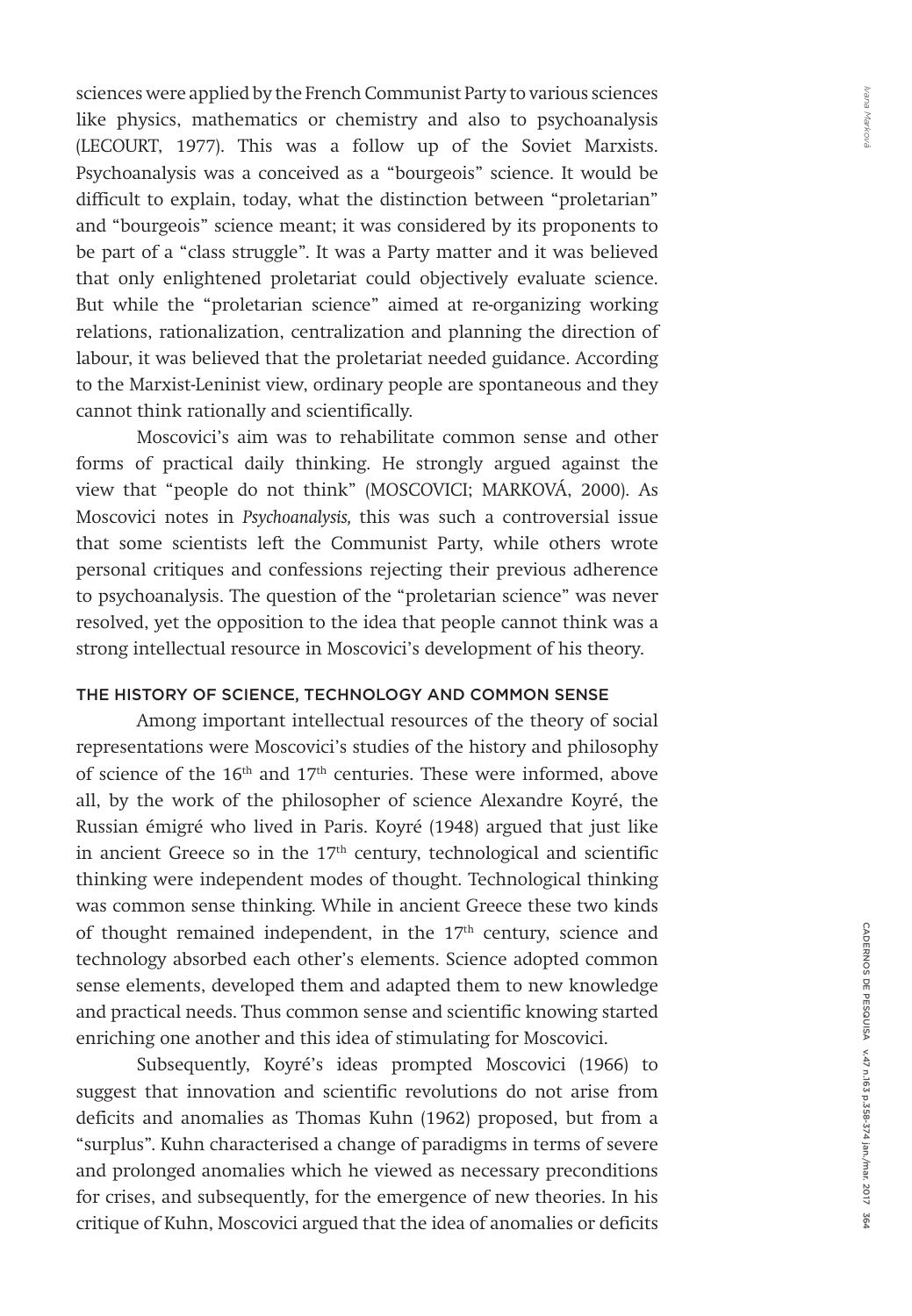was too simplistic. Scientific changes do not take place on their own, but they are part of changes in the world, including economy, philosophy, communications, arts and technology, which all mutually interact. Transformation of ideas from technology and arts into science and vice versa was fruit of the freedom of thought, curiosity, imagination, and taking risks during the scientific revolution. The revolution changed the structure of thought and practices in all these disciplines: it changed their epistemologies.

Thus Moscovici (1966) suggests that it is not that there are too many unresolved problems in science as Kuhn thinks, but because there are too many "new truths" which form a "surplus". Carriers of these new truths are individuals or groups, or minorities that work at the margins of technology and science, and whose "surplus" eventually turns them into a cohesive scientific theory and technology.

#### PHENOMENOLOGY

After the War, phenomenology became one of the flourishing philosophical tendencies in France. Paul Ricoeur maintained that Husserl was read, translated and commented on in France more than anywhere else. Phenomenology appealed to Moscovici for several reasons. It is holistic and does not fragment the world into elements. Human consciousness is intentional and is directed towards objects and other humans. It is concerned with contents of experience, which include imagination, judgements, emotions, self- and other-awareness and interactions.

When Moscovici was developing the theory of social representations, one of the main representatives of phenomenology in France was Maurice Merleau-Ponty. There were at least three main sources of ideas in Merleau-Ponty's work that that were important for the theory of social representations.

First, following Husserl's concept of "Lebenswelt", Merleau-Ponty (1964) emphasized life-experience as a dynamic and open system. He fundamentally disapproved of the Piaget conception of the child intellectual development from illogicality towards logicality. In contrast to Piaget, Merleau-Ponty emphasised the child's representation of the body as a "lived experience"*,* and as a relation between activities like speaking, thinking, listening, knowing, imagining, among others. He did not view child's representations as inadequate or irrational, which gradually, through the passage of cognitive stages, finally reach a mature and logical adult thinking. Instead, he thought that the child's representation at a given time is adequately adapted to his/her lived experience.

The second source of ideas for social representations was the phenomenology of language and this, in fact, is an expansion of the first point concerning the body. For Merleau-Ponty (1960/1964), the living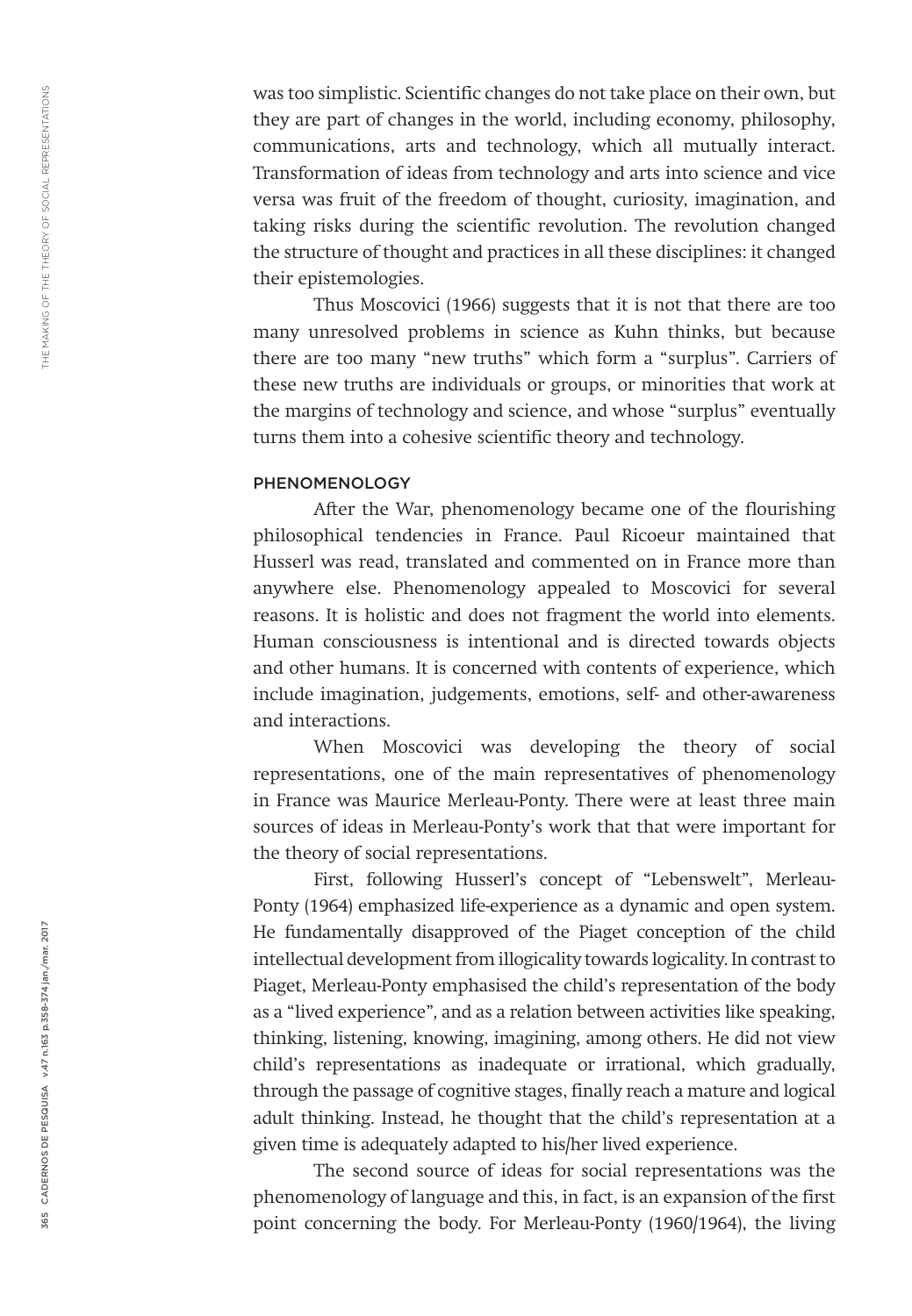body embraces the totality of the individual's sense-making and selfcreating of the world, whether by gazing at an object, painting a picture or, perhaps most importantly, by speaking. The analysis of speech and expression shows the importance of living body more effectively than any other kinds of activity. The phenomenological perspective focuses on the speaking subject in the living community and is orientated towards the future.

Third, Moscovici claimed that it was Merleau-Ponty's (1945/1962) *Phenomenology of perception* that helped him to crystallize the concept of representation. Here we also find a fundamental difference between phenomenology and the theory of social representations. In contrast to Merleau-Ponty who emphasized the primacy of perception, Moscovici emphasized the primacy of social representation. As he stated: "this is what fixed this notion in my mind, how it was associated with certain ideas on the relationship between communication and knowledge, and the transformation of the content of knowledge" (MOSCOVICI; MARKOVÁ, 2000, p. 233).

#### MAKING ETHICAL CHOICES

From his early years shaped by the Second World War, Nazism and Stalinism, Moscovici placed the study of ethical choices, values and social norms into the center of his attention with regard to the meaning of humanity. As he reveals in his autobiography *Chronique des années égares,*(MOSCOVICI, 1997) in his early youth he found inspiration in Nietzsche's philosophical thoughts, in Pascal's (1670/1995) *Pensées*  and in Spinoza's (1677/1967) *Ethics.* Here he scrutinized passions that, throughout the long past of mankind, tore apart communities as well as brought them together. Within broad historical and cultural contexts he pondered about ethical values guiding beliefs in justice, the search for progress, and the desire of humans for immortality. In his autobiographical portrayal, there are several sources of ideas concerning ethics, both personal and scientific, but all of them converging together.

On the personal side, experience of anti-semitism, persecution and humiliation during and after the War became the formative foundation of ideas expressed already in his first publication in the journal that Serge Moscovici co-edited with his friends in Bucharest. Later on, during his social scientific research in France, inspirations from Blaise Pascal, that he described in his autobiography, in particular those relating to science and religion, and ethics and morality, came to the fore. When Moscovici became acquainted with Durkheim's writings, he focused on the fact that ethics was omnipresent is all social phenomena, and that it was conceptualized in different manners, whether in sacred, or in profane spheres. In contrast to Durkheim, Moscovici viewed ethics as interaction, as dynamic, and as being permeated with ideas about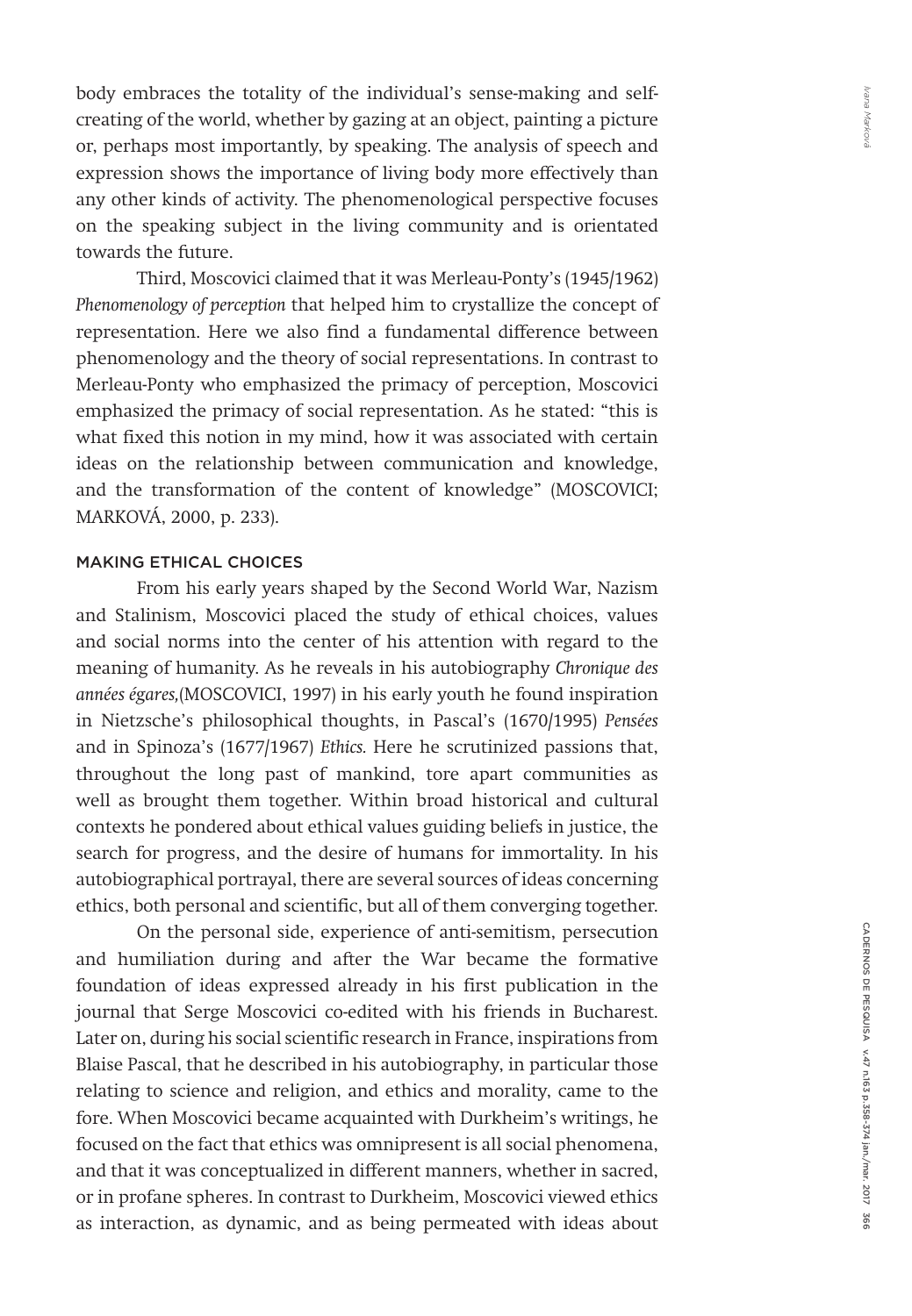the driving forces of human invention and innovation. He brought into foreground intellectual polemics concerning values and ethical standards of different modes of thinking, like scientific, religious and public. Making ethical choices is a fundamental feature of the epistemology of common sense and the theory of social representations (MARKOVÁ, 2016). It is the capacity that makes our species human beings. Making evaluation and judgements of events and others is indispensable in all interactions in daily living.

#### THE INDIVIDUAL AND THE SOCIAL

I mentioned at the beginning that Moscovici articulated social psychology as a discipline in movement that is doubly orientated with respect to several kinds of dyadic micro-social and macro-social relations in tension. Among these doubly orientated relations in tension, the relation between the "individual" and "social" was of particular significance. It is these notions that are most relevant to Moscovici's life-long question: What is social psychology? And even more precisely: what is "social" in social psychology? He thought that in contrast to other social sciences, social psychology has avoided the quest concerning what it means by "social". In political economy and history, Karl Marx made understandable what was "social" in his theories. "Social" referred to social classes and Marx well defined their historical role, although he did not pay much attention to what was "individual". Antonio Gramsci, following Marx, emphasized social psychological, cognitive and linguistic features of popular beliefs. Sociologists like Max Weber or Talcott Parsons also made it clear what was "social" in their theories. Max Weber's theory of social stratification is based on social class, social status and political Party. Talcott Parsons developed a cultural theory of society based on the structure of action. Sigmund Freud, on his part, made it evident what he meant by the "individual" when he postulated the "id", "ego" and "superego". He also clarified what was "social" in therapeutic practices and in his theory of culture. But, Moscovici puzzled, what was "social" in social psychology? There was no theory about that. Equally, he thought that there was no concept of the "individual" in social psychology.

Moscovici (1972/2000) elaborated on both issues already in the early 1970s when he referred to "taxonomic social psychology". In taxonomic social psychology, the relations between the "individual" and "social", amount to aggregates rather than to interactions. The studies in taxonomic social psychology categorize individuals, e.g. males and females, young and old people, Catholics and Protestants, and measure degrees of their capacities or features, e.g. prejudice, trust, attitudes, opinions, and so on. Who are individuals in such studies? Individuals are undifferentiated and undefined entities without history,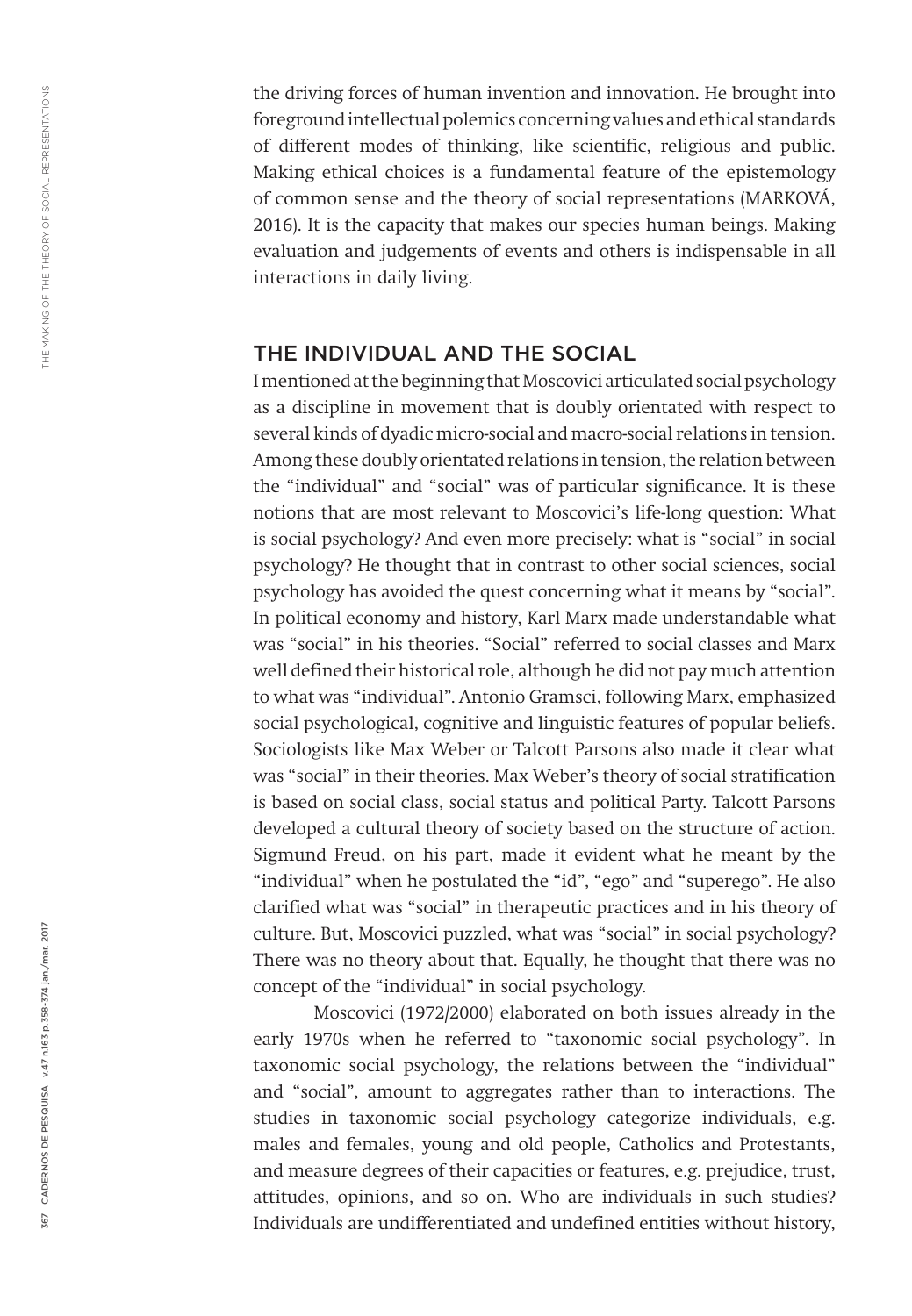without culture, and without face. They are not conceived as persons but as taxonomies, and the purpose of research is to study correlations between taxonomies and variables attributed to them. "Social" here means that these variables are to be found in different degrees in any individual who belongs to this or that taxonomy or category. This way of thinking justifies the use of inductive techniques in the study attitudes, intelligence, motives, and other capacities. This approach ignores that humans live in societies and are differentiated from one another in many ways; it ignores that humans develop and change, experience their cultures and that they communicate. The theory of knowledge, on which such studies are based, does not tell us what it means to be "individual" or "social"; "the individual" is an entity characterized by the number one; "the social" are entities (e.g. group, society) characterized by a number higher than one; those who are supposedly members of a group belong to the "in-group". Those, who do not belong to it, are members of the "out-group". However, Moscovici argued, society is not made of individuals. The fact that 2-3 individuals think together does not make a society.

In his life-long search to answer what is "social" and "individual", Serge Moscovici (1970; 1972/2000) postulated that one cannot conceptualize the social and individual as two separate entities. Instead, the Self and Other(s) (or the Ego-Alter) are mutually interdependent in and through interaction. The Ego-Alter jointly generate their social reality – objects of knowledge, beliefs or images. Here we already have the basis of the triangular interaction the Ego-Alter-Object in the theory of social representations and it the theory of innovation of minorities. The concept of the interdependence between the Ego-Alter-Object sharply separates the theory of social representations from theories based on social perception like that of Fritz Heider. Heider (1958) claimed that humans perceive objects differently than people and therefore, they differently explain events involving people and objects. Heider's hypothesis attributes judgement, reasoning and explanation to perception. It focuses on the nature of the perceived entity, i.e. either on a person or an object, rather than on the relation (or interaction) between the perceiver and person or an object. Heider focuses on duality of the Self and the Other: they are conceived as separate from one another. Instead, we must focus on interaction between the Ego and the Alter, and on their relations. The way in which the Ego selects the aspects of the situation is partly determined by his/her social experience, by intentions and expectations and by comprehension of that situation. When we apply this theoretical perspective to the theory of social representations, here relations come first; they combine and use individuals' intellectual capacities in multiple manners. Individuals can express their ideas in different ways using specific words, gestures and symbols.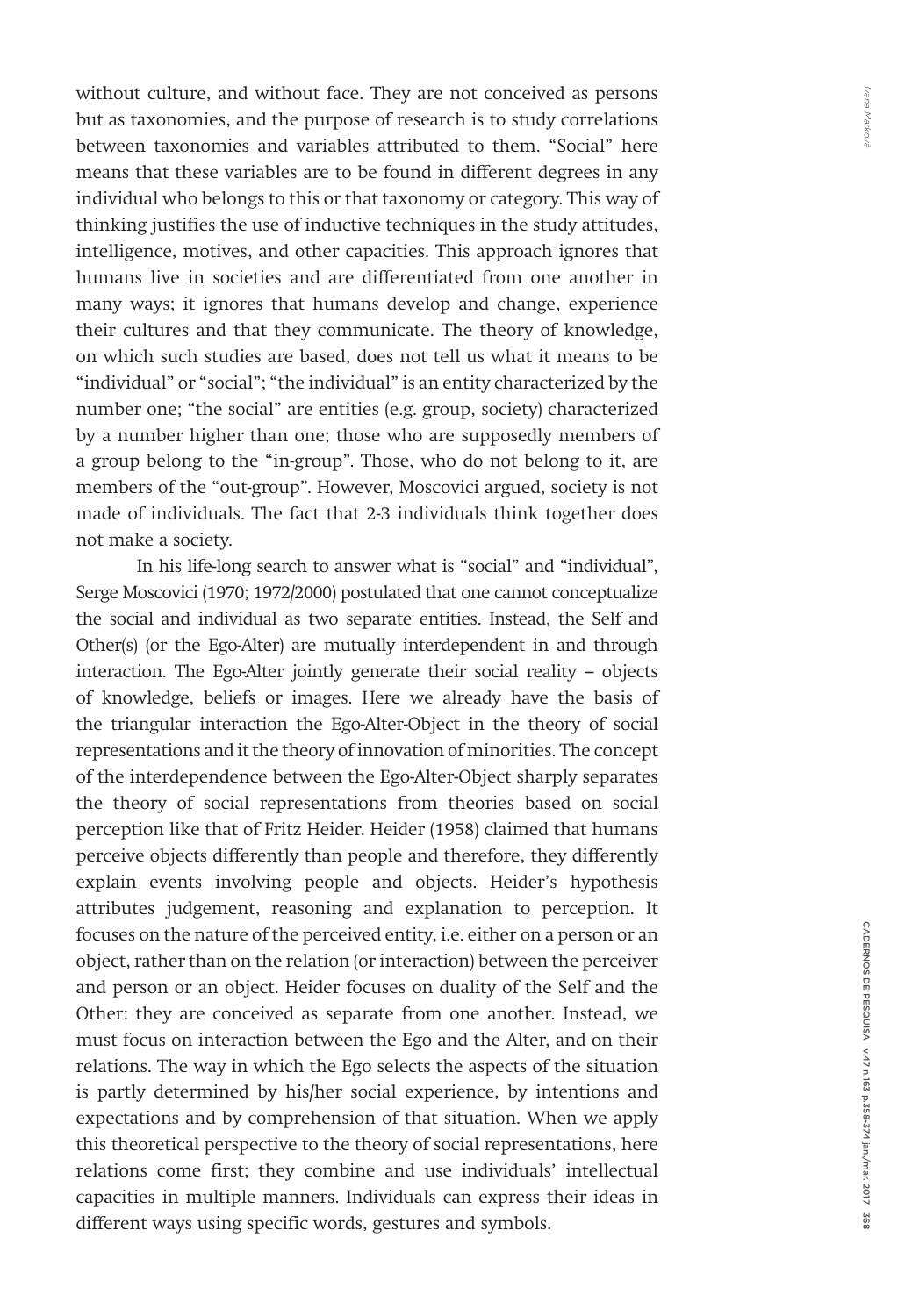#### INTERACTIONAL EPISTEMOLOGY IN PROFESSIONAL PRACTICES

The discussion of intellectual resources underlying Moscovici's interactional epistemology of the Ego-Alter-Object leads us to practical applications and methodological implications of this perspective. The triangular relation the Ego-Alter-Object is dynamic and infinitely open. Depending on researchers' and professionals' interests, and problems they intend to explore, it allows for integrating further interactional concepts. Consider some examples.

#### INTEGRATING INTERACTIONAL CONCEPTS

Bauer and Gaskell (1999) expand the Ego-Alter-Object triangle by focusing on the time dimension in the construction of common sense meanings. The authors represent the triangle as an elongated construct which captures the past, present and future of common sense meanings. The elongated triangle has become known as the Toblerone model like the well-known Swiss chocolate.



The authors further point out that the Toblerone model has a particular importance for the study of social groups. Groups grow and subdivide; in such subdivided groups there is a variety of coexisting triangular dynamic structures competing, cooperating or being in conflict with one another. Consequently, different kinds of common sense dominate in different subgroups at the same time, and may follow different paths over time.

In her exploration of learning as a social process in education, Zittoun (2014) develops the Self- Other-Object of knowledge. Focusing on semiotic mediation, Zittoun maintains that in addition to interacting with the teacher about the Object of knowledge, the pupil is also engaged in an inner dialogue with him-/herself, i.e. about the Object of knowledge. It is necessary to distinguish between what the pupil already knows about the Object of knowledge and between the Object of knowledge to which he/she is exposed. Therefore, the pupil's inner dialogue with the Object of knowledge proceeds along two lines.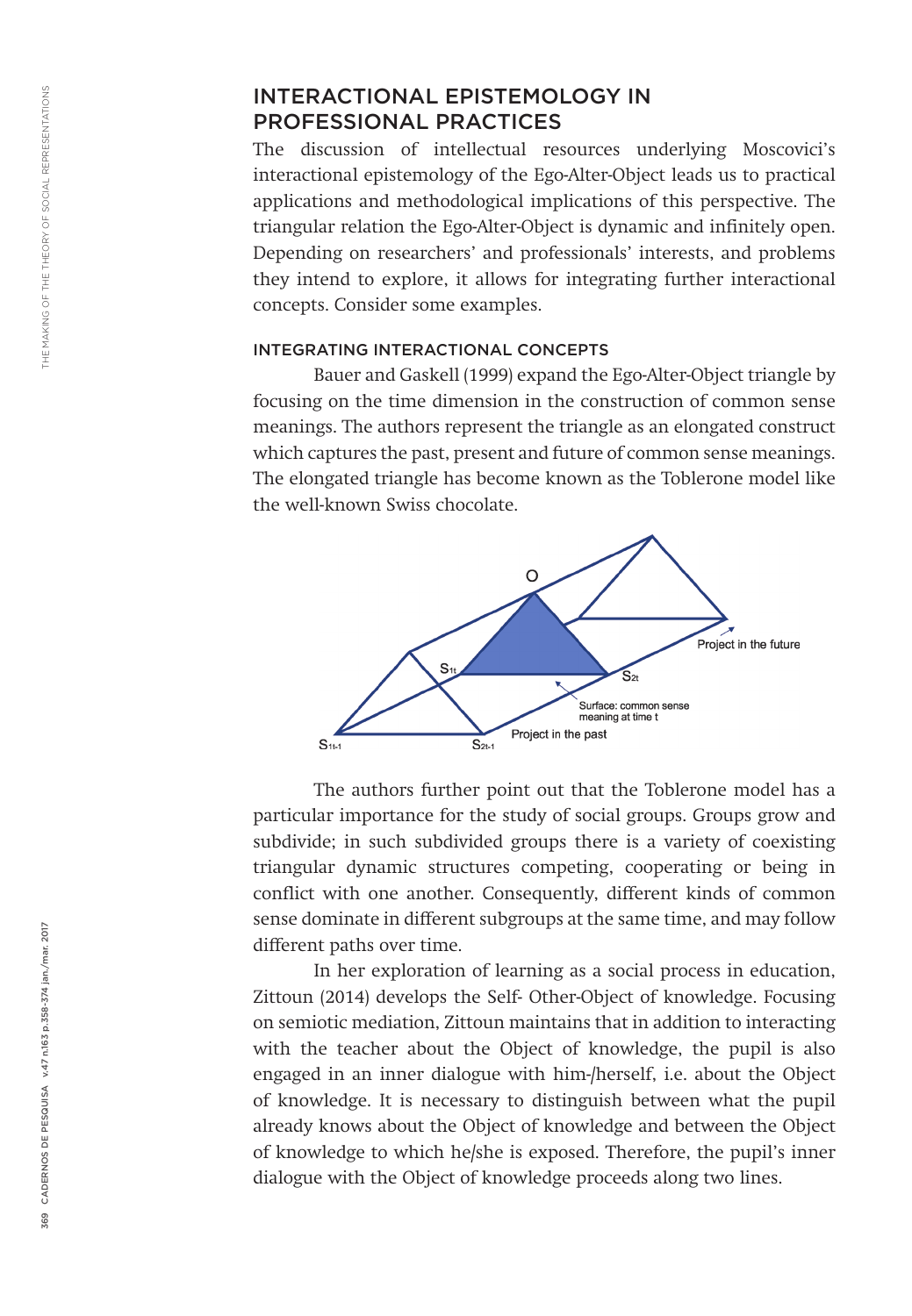

One line of the inner dialogue arises from the pupil's previous knowledge and experience, i.e. from the "personal culture", drawing on memory, past experiences and associations. The other line of the inner dialogue arises from formal modes of learning to which the pupil is exposed, i.e. from what is socially and culturally acknowledged as knowledge. As Zittoun (2014) maintains, the process of knowing involves internalization, reorganization of previous knowledge and the construction of new knowledge. The pupil establishes relations with the Object of knowledge in and through choosing cultural and intellectual elements with which he/ she is confronted. This is why Zittoun's semiotic mediation necessitates expanding the original didactic Pupil -Other-Object triangle into a prism, in which the Object is captivated by the 'personal culture' and by the socially and culturally acknowledged lines of thought.

In the field of congenital deafblindness, building on the triangularity of the Ego-Alter-Object, Ann Nafstad (2015) explored the concept of patients' resilience showing that its quality was dependent on trust that the patient developed in the patient-carer relation.

Examples of the Toblerone model, the semiotic prism in teacherpupil relation or the patient's resilience in patient-carer interaction show that in all cases the authors start with the triangular interaction of the Ego-Alter-Object, but in order to solve concrete problems, they incorporate further dialogically based concepts. Alex Gillespie once aptly stated in personal communication: the epistemological triangle can be viewed like a miniature Christmas tree, on which, depending on the object of study, one can dangle other dialogical concepts.

#### SINGLE CASE STUDIES

There is a fundamental empirical significance of the interdependence of the Ego-Alter: interdependence means that interaction and communication is unique for each dyadic relation. The Ego defines the Alter and they transform one another. In concrete terms, in Moscovici's study of social representations of psychoanalysis, the political power of the Communist Party and of the Catholic Church, and the citizens' thinking and communications about psychoanalysis formed patterns of interdependence. All components exerted a mutual influence on one another, and they jointly generated new patterns of knowledge, beliefs and images.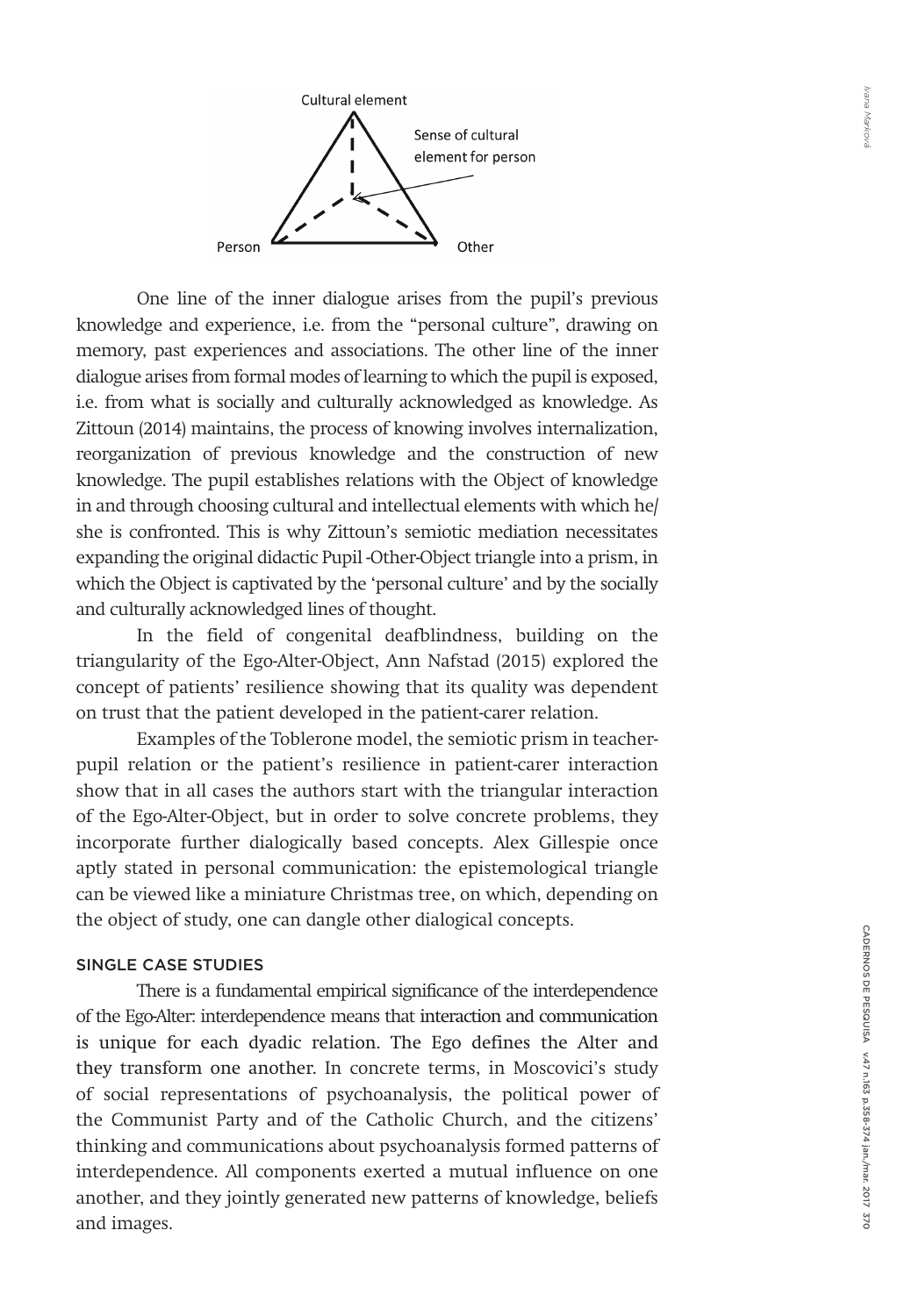If we adopt the perspective that the Ego-Alter forms the unique relation, this implies that Moscovici's study of psychoanalysis in the late 1950s as a social representation was a single case study. Equally, Jodelet's (1989/1991) study of social representations of madness was a single historical event. The fundamental theoretical contribution of these studies was the treatment of participants and of their sociocultural contexts as interdependent. Both the participants and their socio-cultural contexts contributed equally significant data to these studies. This does not mean that studies based on single cases discard the use of questionnaires, experiments and other classic methods used in human and social sciences. Single case studies are often wrongly confounded with qualitative methods. What is vital to single case studies is the concept that the Selves and their socio-cultural context are interdependent, both contributing empirical data.

Angela Arruda (2003) insists that the challenge for researchers studying social representations is to develop methods suitable for cultural research. In a similar way, Valsiner (2014) argues that cultural psychologists should conceive 'the centrality of culture within the human *psyche'* as a clear axiomatic stand. Considering the Alter, whether culture or institutions, as vital in the study of social representations, clearly separates social representations from attitudes or opinions.

If we focus on the professional perspective, the study of unique single cases is not only effective but also most meaningful. Yet, this unavoidably leads to the notorious question: can one make any generalizations from findings based on single cases? Sciences and professions aim at providing credible knowledge that would be applicable to diverse cases and conditions and therefore, this issue, throughout the history of science and professional disciplines, has been considered to be of vital importance.

Single case studies cannot be submitted to statistical generalization leading to "universal truth" and "universally valid knowledge" based on inductive approaches. Instead, they can be generalized through theories underpinning single case studies. Already Charles Sanders Peirce (1931-1958) argued that the researcher or professional constructs a preliminary theory on the basis of careful observation of real life phenomena which are in front of him/her. The researcher observes an event as a whole, and devises a preliminary theory concerning that whole by means of intuition (or what Peirce called instinct). In using intuitive knowledge or a preliminary theory, the researcher must be prepared to discard or to change it if it proves to be irrelevant.

The findings from a unique event have implications for studies of similar kinds and for generalizations of theories. For example, one can pose the question as to whether intellectual polemics, forms of thinking and the clash of new ideas with the established values are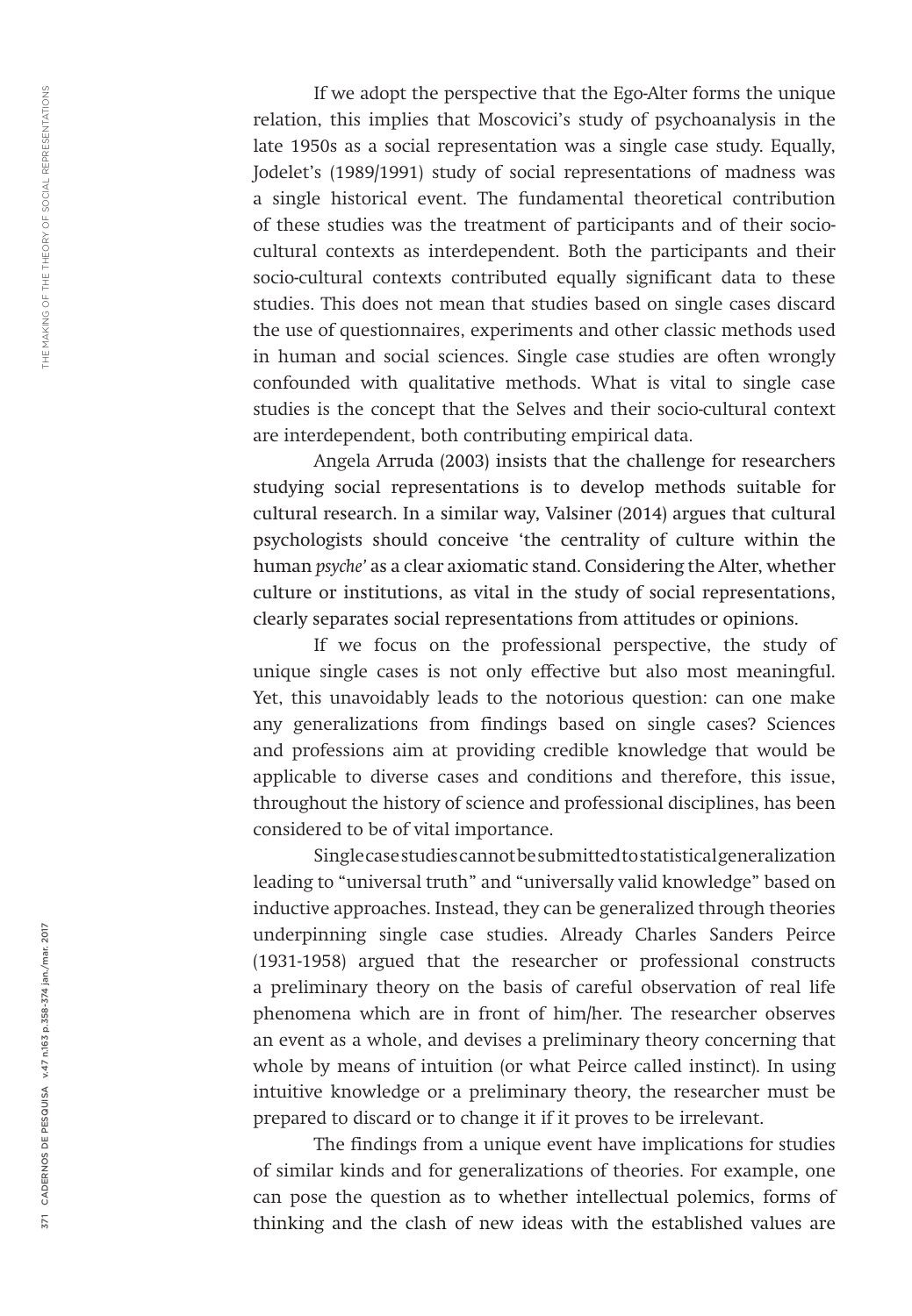transferable to studies of social representations other than those represented by the case of psychoanalysis in France in the late nineteen fifties. The forces that are functional in one historical case do not leave any components stable over time, whether they concern the data gathered from participants (interviews, the media) or interpretations from cultural historical and social situations.

Professional practitioners are aware of the uniqueness of each individual and of each interaction between the client/patient on the one hand, and the practitioner or therapeutic team on the other hand. This is why theoretical generalization is particularly important in dialogically based professional practices like education, psychotherapy, and practices involving the care and/or cure of, people with disorders of language and communication.

#### **CONCLUSION**

I have gone very rapidly through some Moscovici's intellectual resources. They constitute a coherent interdisciplinary framework. The Self and Others always form a unique relationship: one defines the other. Therefore, the meaningful methodological approach is a single case study based on the interaction and interdependence of the Self and Other and their transformation, rather than on inductive studies based on the manipulation of variables from subjects. There is always a danger that the researcher or professional slips into an inductive study of attitudes or opinions and calls such a study "social representations".

The aim of this tribute to Serge Moscovici was to emphasize the originality of his thought in developing the theory of social representations. In order to preserve and further develop his heritage, it is vital to pay the fullest attention to the rich repertoire of intellectual resources from which he created the network of coherent concepts. Above all, these include dyadic micro- and macro-social relations in tension, which constitute the epistemology of common sense. They involve the Ego-Alter interdependence, the Ego-Alter-Object theory of knowledge, the holistic and dynamic structuredness of representations and communication, and making ethical choices.

#### **REFERENCES**

ARRUDA, A. Living is dangerous: research challenges in social representations. *Culture & Psychology*, v. 9, n. 4, p. 339-359, 2003.

BAUER, M. W.; GASKELL, G. Towards a paradigm for research on social representations. *Journal for Theory of Social Behaviour*, v. 29, n. 2, p. 163-186, 1999.

FAUCHEUX, C.; MOSCOVICI, S. Remarques critiques sur la "question microsociale". *Arguments*, n. 6, p. 19-27, 1962.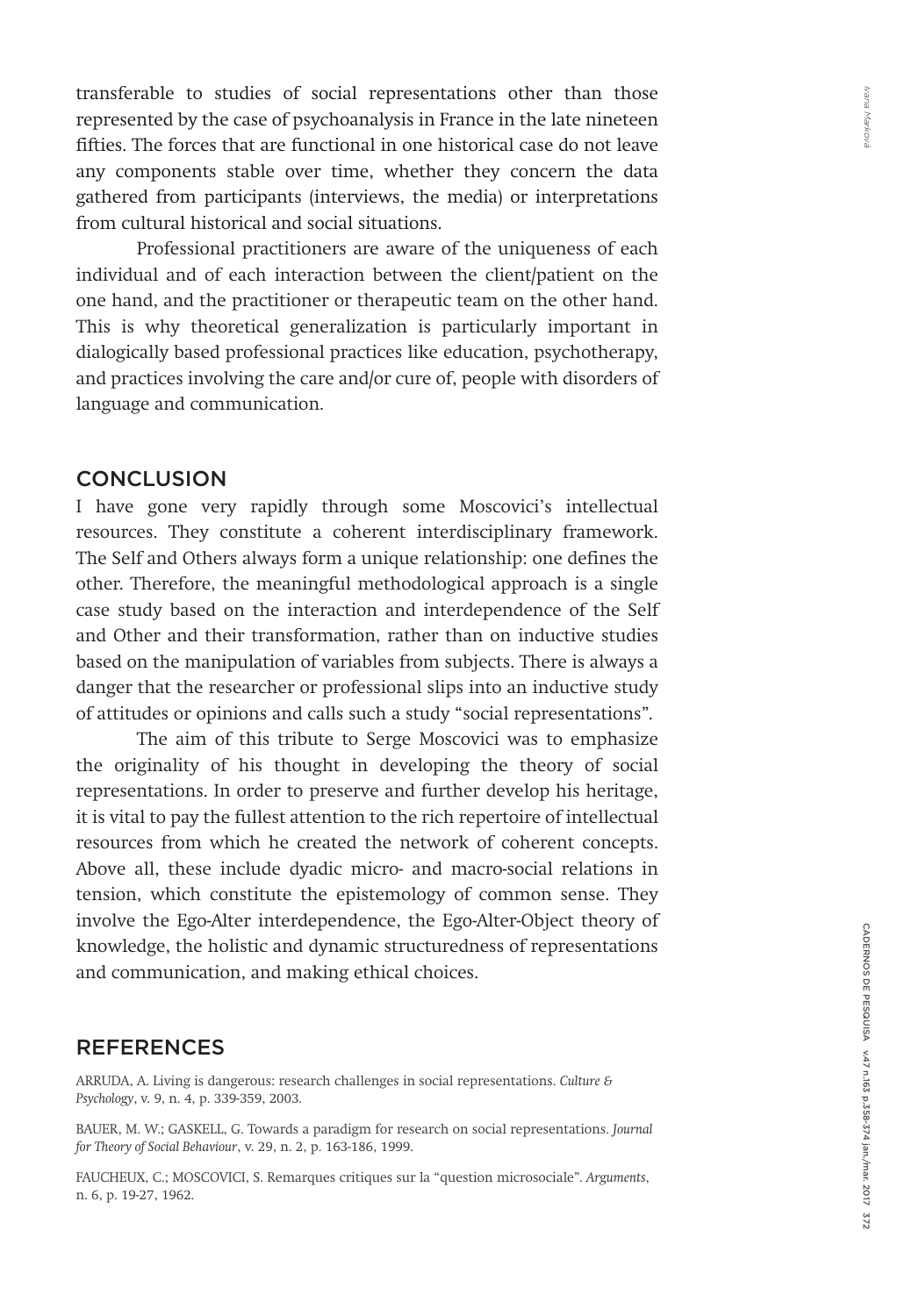GUTTMAN, L. Introduction to facet design and analysis. In: INTERNATIONAL CONGRESS OF PSYCHOLOGY, 15th, 1957, Brussels*. Proceedings…* Amsterdam: North Holland, 1959. p. 130-132.

HEIDER, F. *The psychology of interpersonal relations.* New York: Wiley, 1958.

JODELET, D. *Madness and social representations*: living with the mad in one french community (medicine and society). Translation T. Pownall, edition G. Duveen. London: Harvester Wheatsheaf, 1991. Conforme impressão de 1989.

KOYRÉ, A. Du monde de l' "à-peu-près" à l'univers de la précision. *Critique*, Tomo IV, n. 28, p. 806-823, 1948.

KUHN, T. S. *The structure of scientific revolutions.* Chicago: The University of Chicago Press, 1962.

LECOURT, D. *Proletarian science?* The case of Lysenko*.* Introduction by L. Althusser. Translation B. Brewster. London: NLB, 1977.

LEVI-STRAUSS, C. *Tristes tropiques.* Translation J. Russell. London: Hutchinson, 1961.

LEVI-STRAUSS, C. *La pensée sauvage.* Paris: Plon, 1962.

LÉVY-BRUHL, L. *La mentalité primitive.* Paris: Les Presses Universitaires de France, 1922.

MARKOVÁ, I. *Dialogicality and social representations.* Cambridge: Cambridge University Press, 2003.

MARKOVÁ, I. *The dialogical mind*: common sense and ethics*.* Cambridge: Cambridge University Press, 2016.

MERLEAU-PONTY, M. *Phenomenology of perception*. Translation of French original of 1945 by C. Smith. London: Routledge & Kegan Paul, 1962. Conforme impressão de 1945.

MERLEAU-PONTY, M. *Signs.* Evanston, IL.: Northwestern University Press, 1964a. Conforme impressão de 1960.

MERLEAU-PONTY, M. Méthode en psychologie de l'enfant. *Bulletin de Psychologie*, n. 18, p. 109-140, 1964b.

MOSCOVICI, S. Premiers résultats d'une enquête concernant la psychanalyse. *Revue Française de Psychanalyse*, n. 3, p. 386-415, 1952.

MOSCOVICI, S. Remarques sur les problèmes structuraux dans l'étude des opinions. *Bulletin de Psychologie*, v. VI, n. 190, p. 420-428, 1953.

MOSCOVICI, S. L'histoire des sciences et la science des historiens. *Archives Européennes Sociologiques*, v. 7, n. 1, p. 116-126, May 1966.

MOSCOVICI, S. Préface. In: JODELET, D.; VIET, J.; BESNARD, P. (Ed.). *La psychologie sociale, une discipline en mouvement.* Paris-La Haye: Mouton, 1970. p. 9-64.

MOSCOVICI, S. Society and theory in social psychology. In: ISRAEL, J.; TAJFEL, H. (Ed.). *The context of social psychology*: a critical assessment*.* London: Academic, 1972. p. 17-68.

MOSCOVICI, S. *La psychanalyse*: son image et son public*.* Paris: PUF, 1976. Conforme impressão de 1961.

MOSCOVICI, S. On social representations. In: FORGAS, J. (Ed.). *Social cognition*: perspectives on everyday understanding*.* New York: Academic Press, 1981. p. 181-210.

MOSCOVICI, S. The coming era of representations. In: CODOL, J.-P.; LEYENS, J.-P. (Ed.). *Cognitive approaches to social behavior.* The Hague: M. Nijhoff, 1982. p. 115-150.

MOSCOVICI, S. Chronique des années égarées: récit autobiographique. Paris: Stock, 1997.

MOSCOVICI, S.; HEWSTONE, M. Social representations and social explanations: from the "naïve" to the "amateur" scientist. In: HEWSTONE, M. (Ed.). *Attribution theory.* Oxford: Basil Blackwell, 1983. p. 98-125.